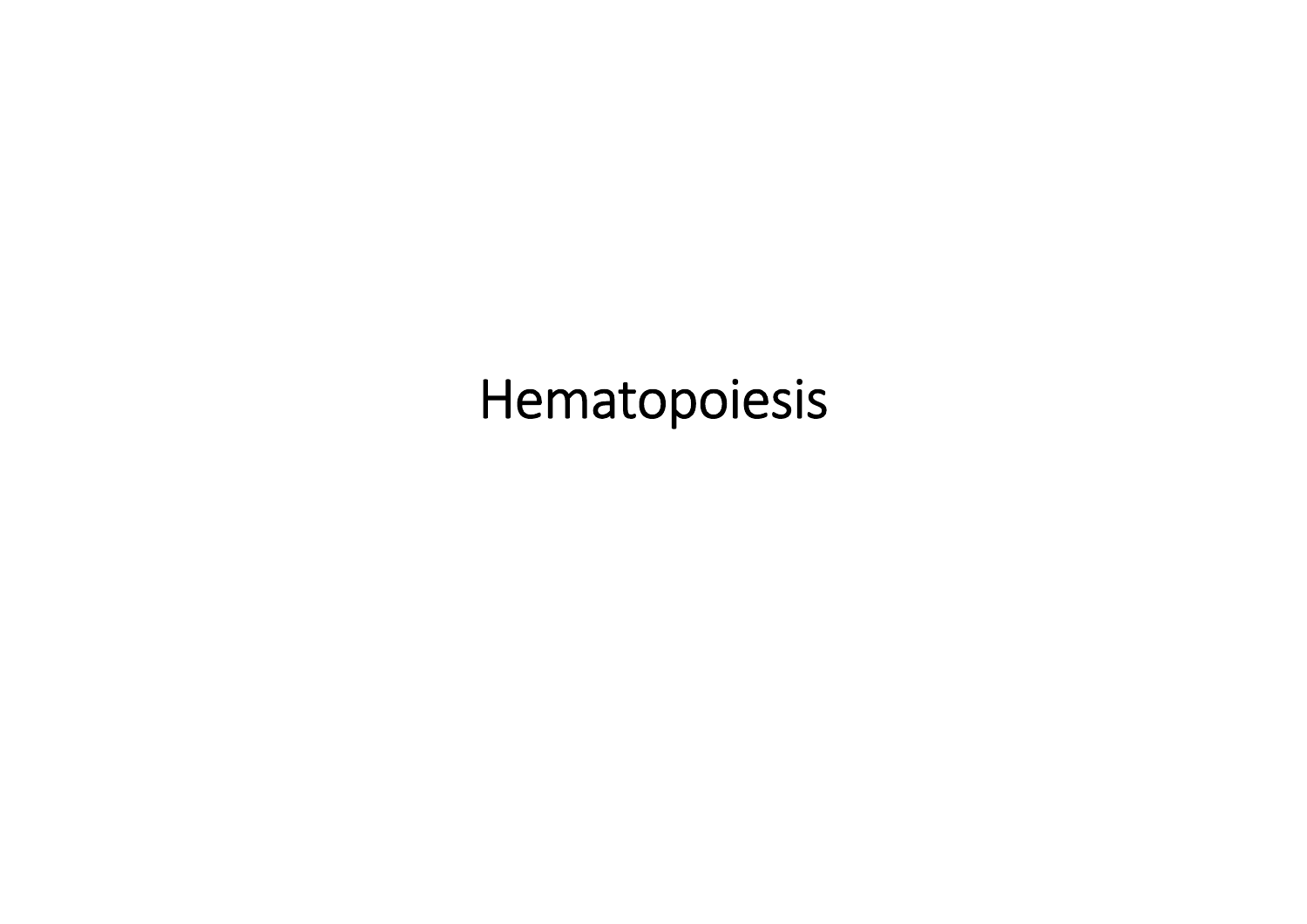### Lecture Objectives

- Name organs responsible for hematopoiesis in the fetus.
- List the developmental stages of hematopoiesis both prenatally and postnatally.
- Outline the major steps of post‐natal development of blood formed elements (erythropoiesis, granulopoiesis, monocytopoiesis and megakaryopoiesis.
- Identify characteristic features of these cells.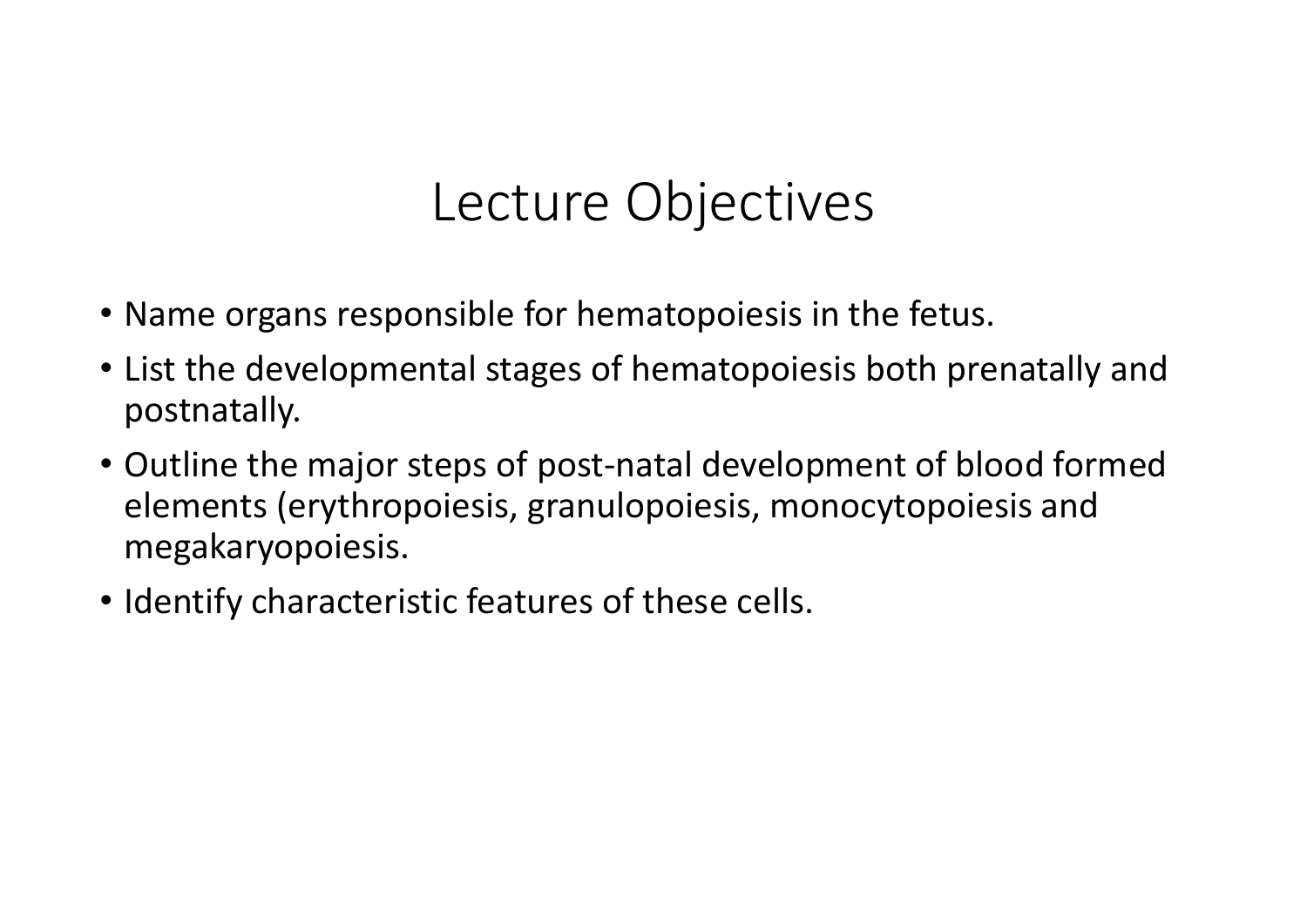### Formation of Blood Cells

- Negative feedback systems regulate the total number of RBCs and platelets in circulation
- Abundance of WBC types based of response to invading pathogens or foreign antigens
- Hemopoiesis or hematopoiesis
- Red bone marrow primary site
- Pluripotent stem cells have the ability to develop into many different types of cells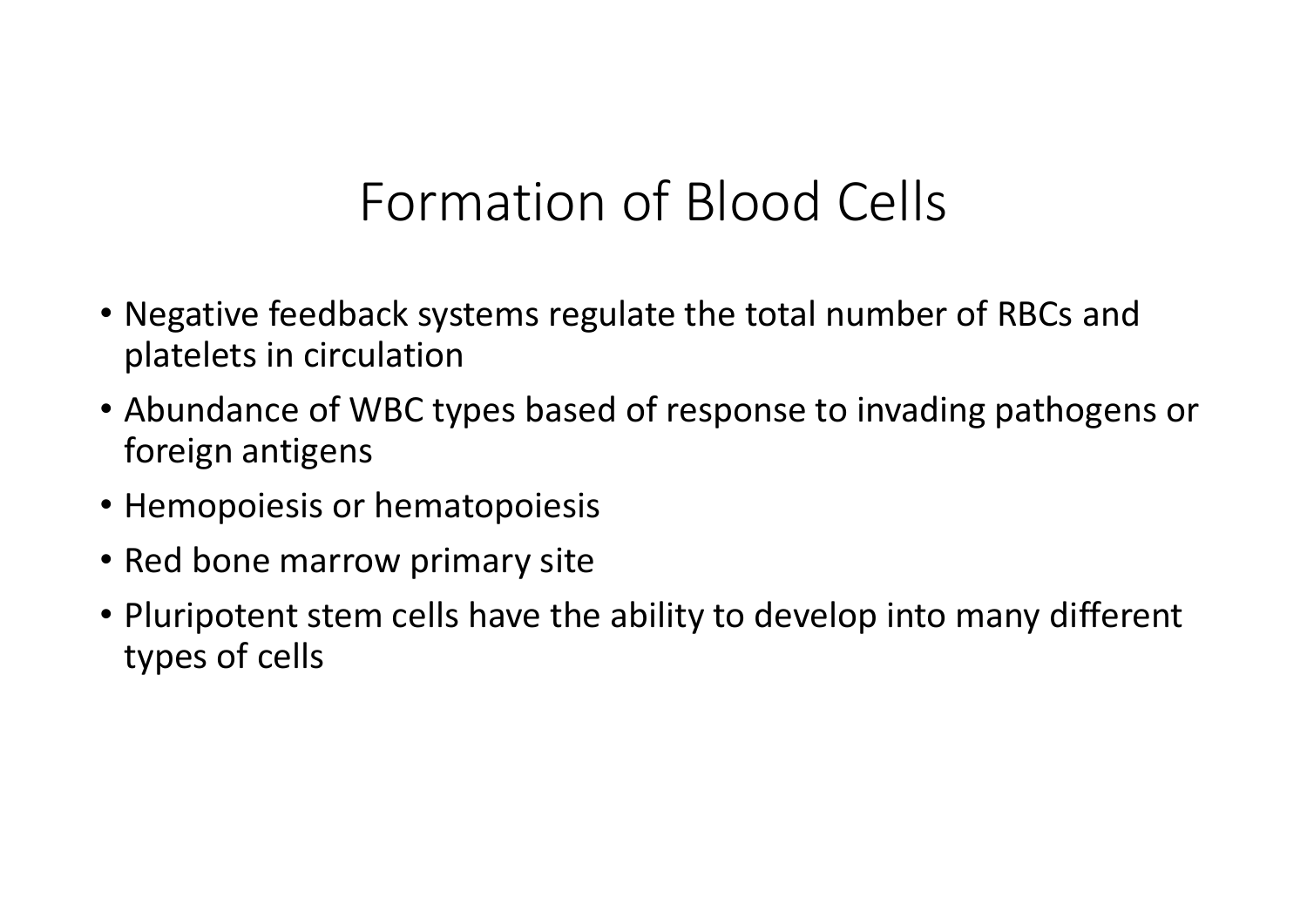

Figure 19.03 Tortora - PAP 12/e Copyright @ John Wiley and Sons, Inc. All rights reserved.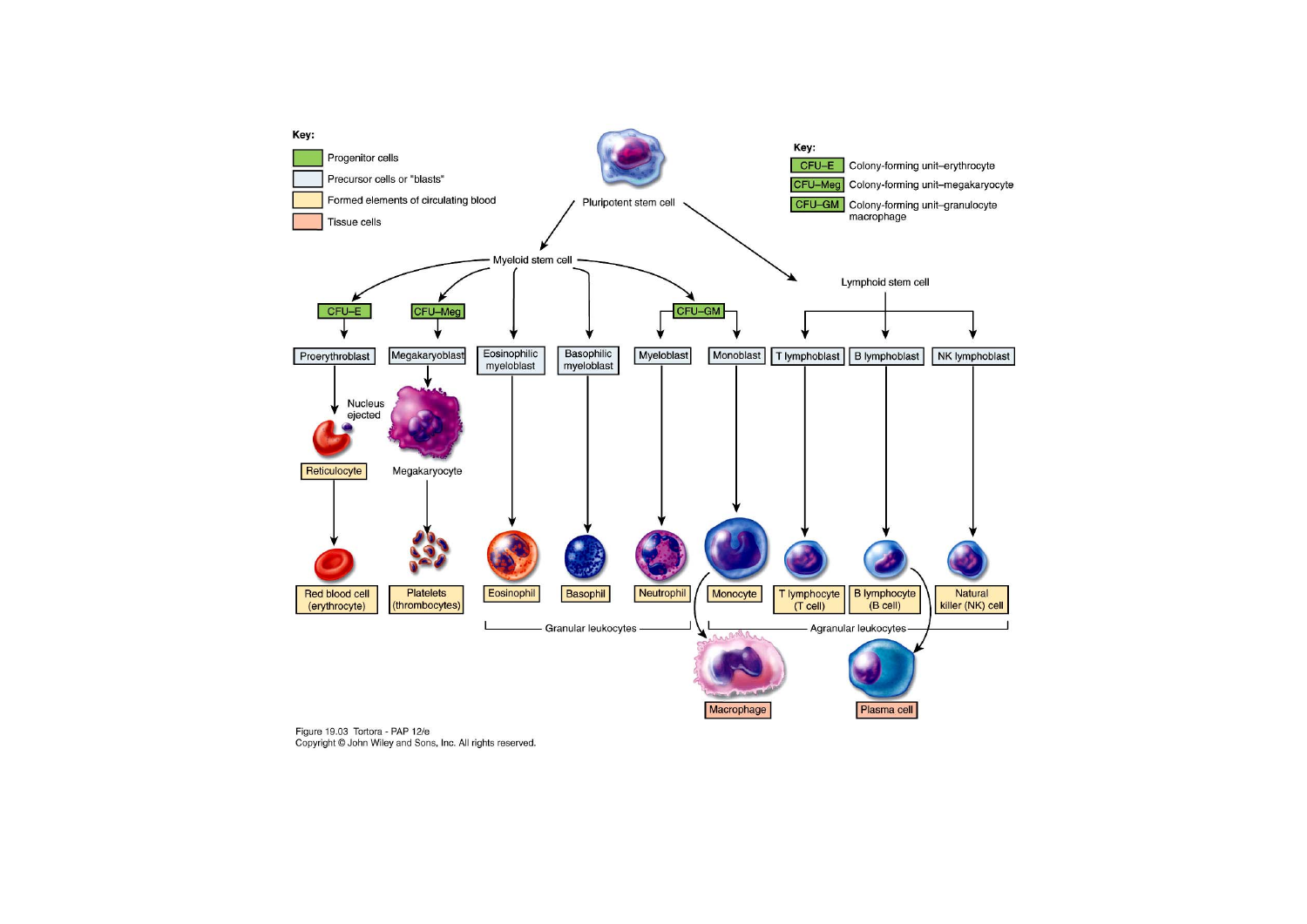# Formation of Blood Cells

- Stem cells in bone marrow
	- Reproduce themselves
	- Proliferate and differentiate
- Cells enter blood stream through sinusoids
- Formed elements do not divide once they leave red bone marrow
	- Exception is lymphocytes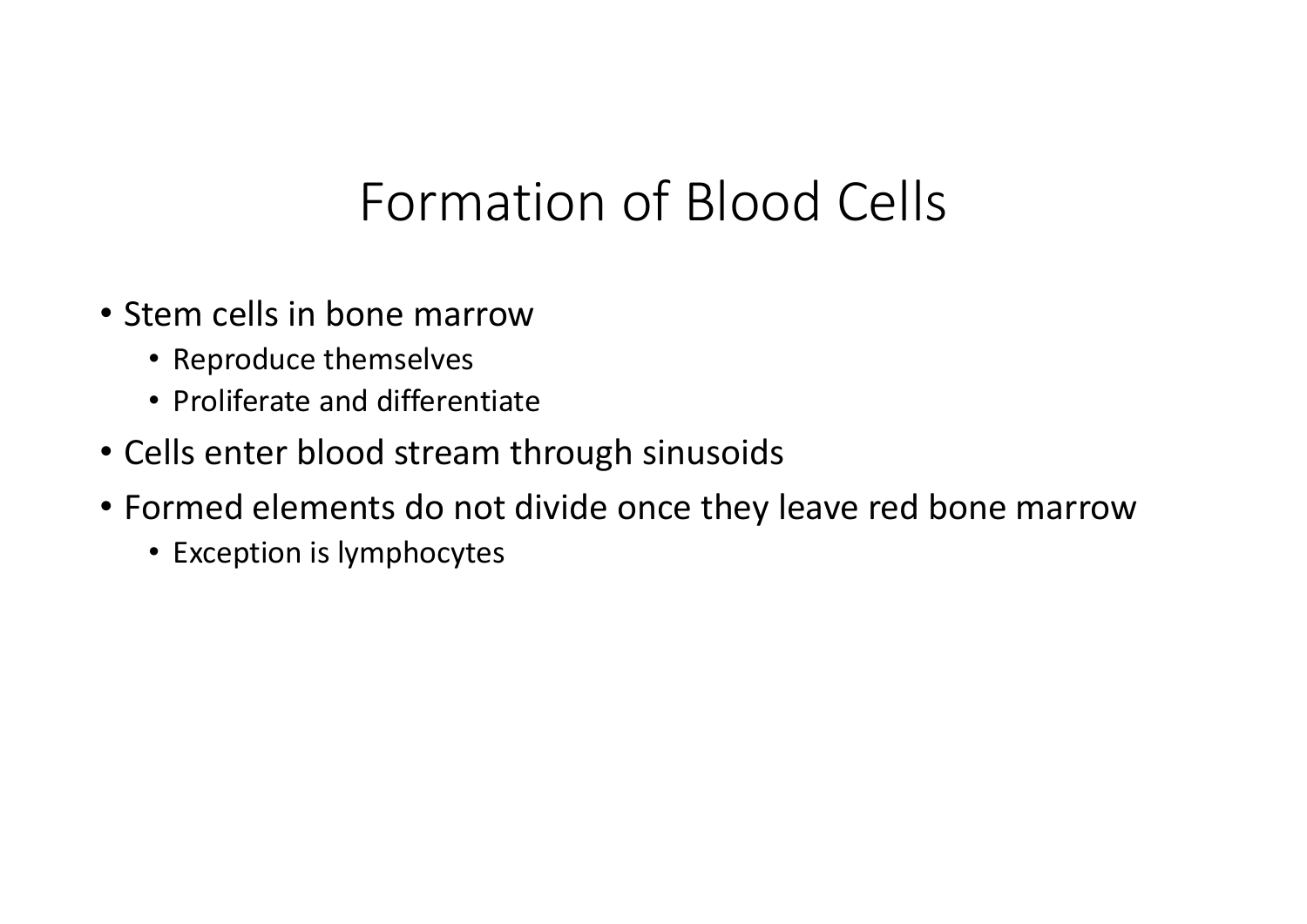# Formation of Blood Cells

- Pluripotent stem cells produce
	- Myeloid stem cells
		- Give rise to red blood cells, platelets, monocytes, neutrophils, eosinophils and basophils
	- Lymphoid stem cells give rise to
		- Lymphocytes
- Hemopoietic growth factors regulate differentiation and proliferation
	- Erythropoietin RBCs
	- Thrombopoietin platelets
	- Colony‐stimulating factors (CSFs) and interleukins WBCs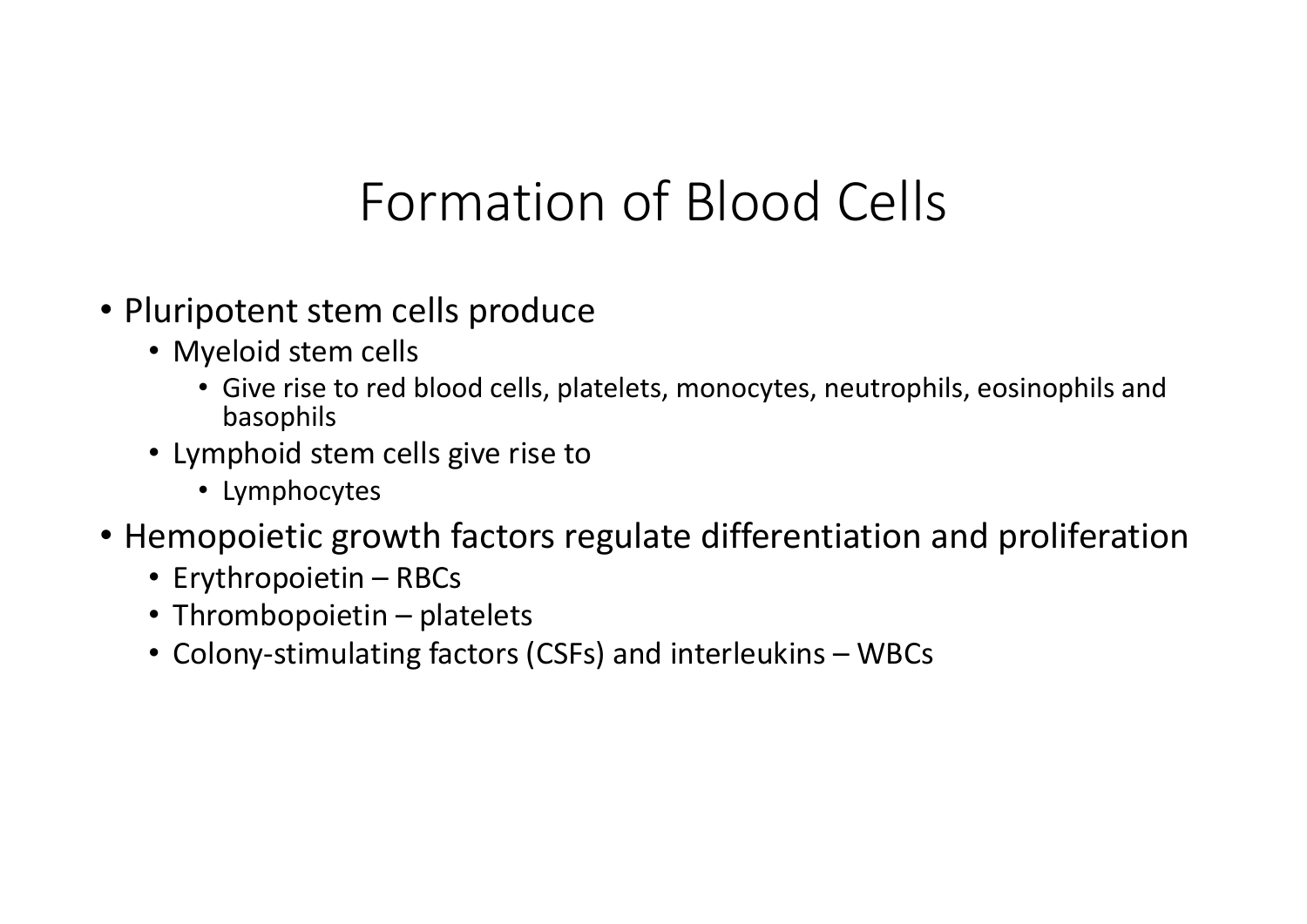### Bone Marrow

- Bone marrow found in the medullary canals of long bones and cavities of cancellous bone
- Tow types:
	- Red bone marrow, color due to blood and blood forming cells
	- Yellow bone marrow, color due to great number of adipose cells
- In newborns all bone marrow is red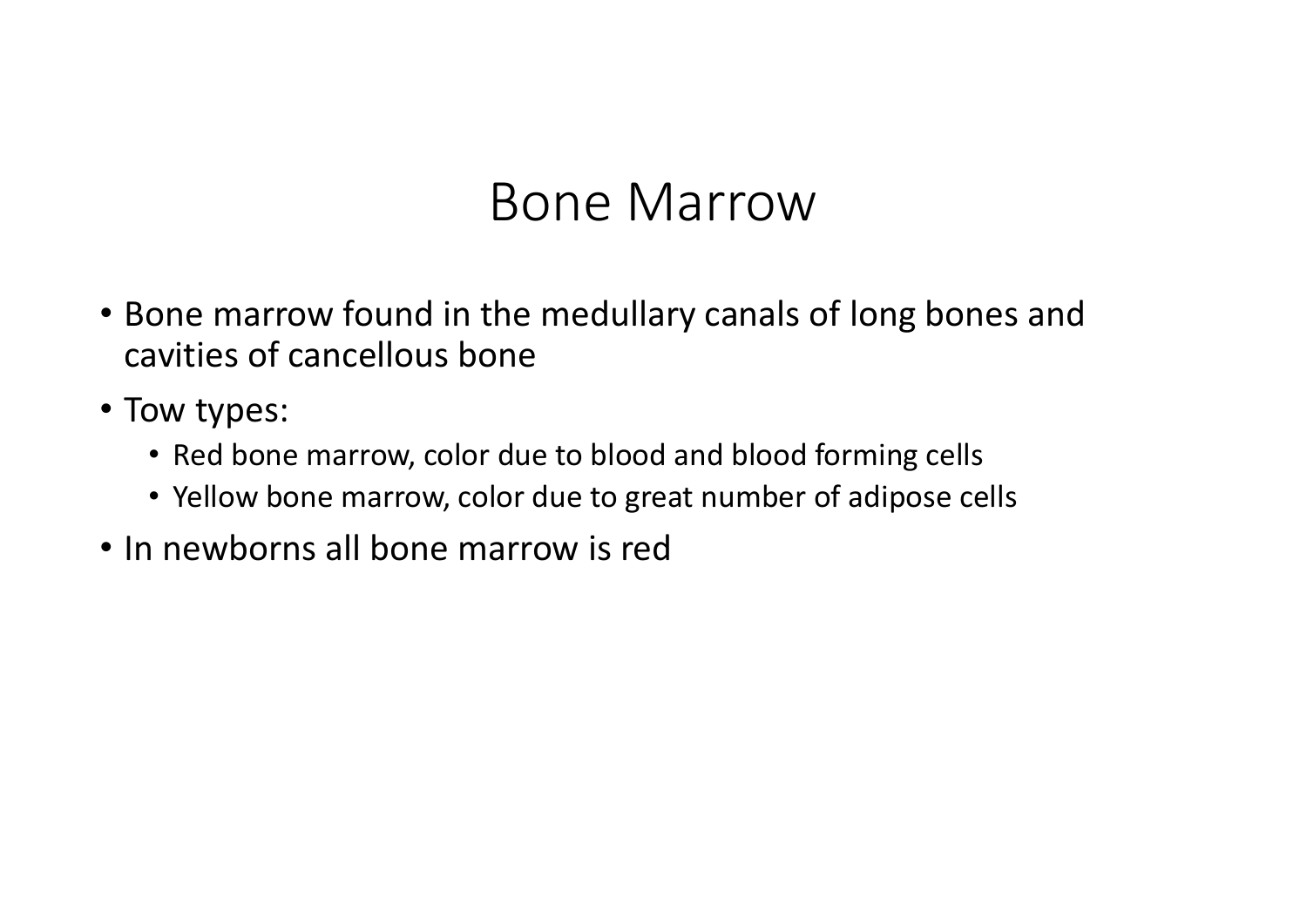### Red Bone Marrow

### • Functions

- Production of blood cells
- Destruction of worn‐out RBCs
- Storage (in macrophages) of iron derived from breakdown of hemoglobin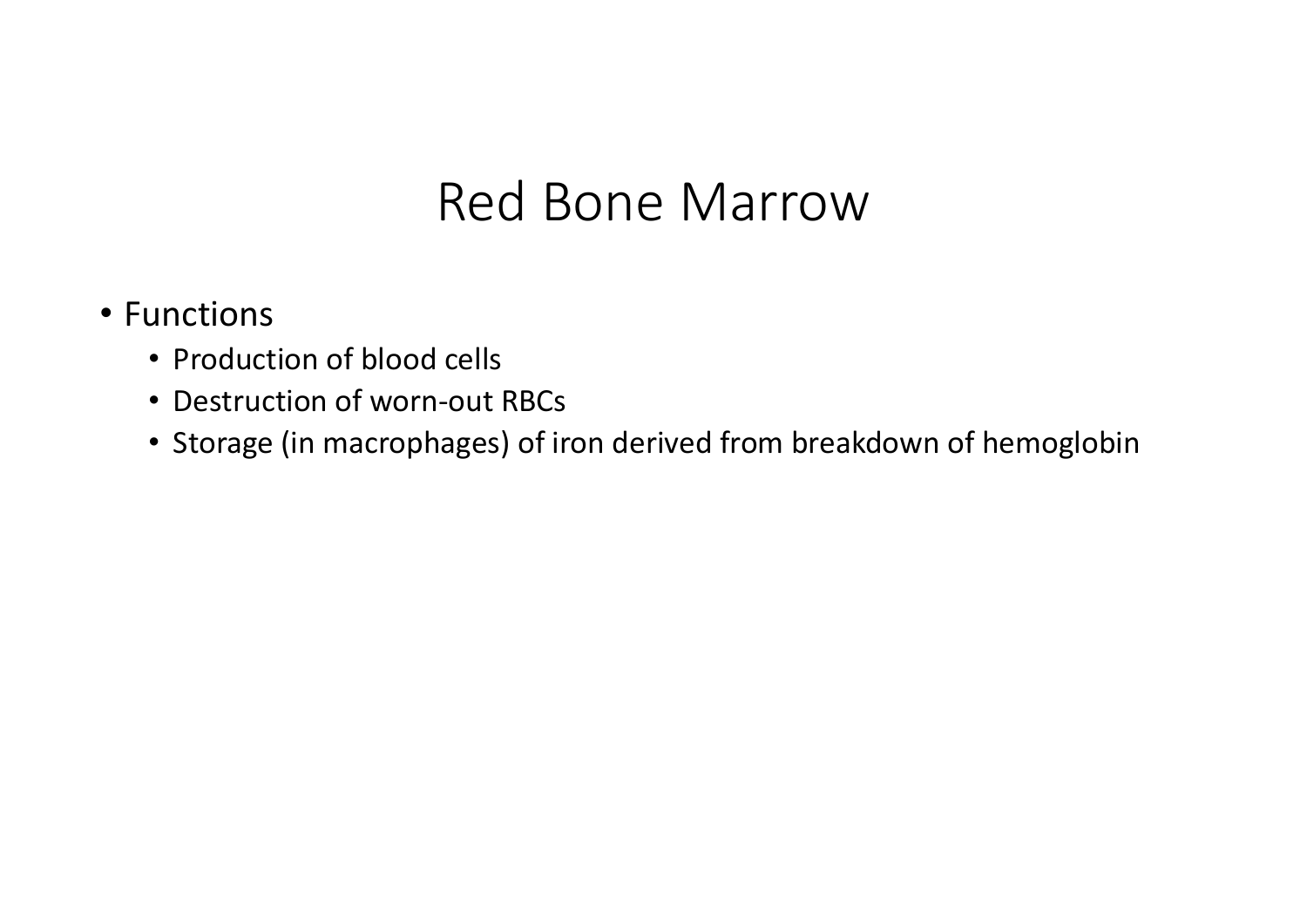### Red Bone Marrow

### • Structure

- Stroma
	- Meshwork of reticular cells in delicate web of reticular fibers
	- Collagen type I and III
	- Fibronectin, laminin, and hemonectin
		- Interact with cell receptors to bind cells to stroma
- Hematopoietic cords
	- Hematopoietic cells
- Sinusoidal capillaries
	- Reinforced by external discontinuous layer of reticular cells and a loose net of reticular fibers

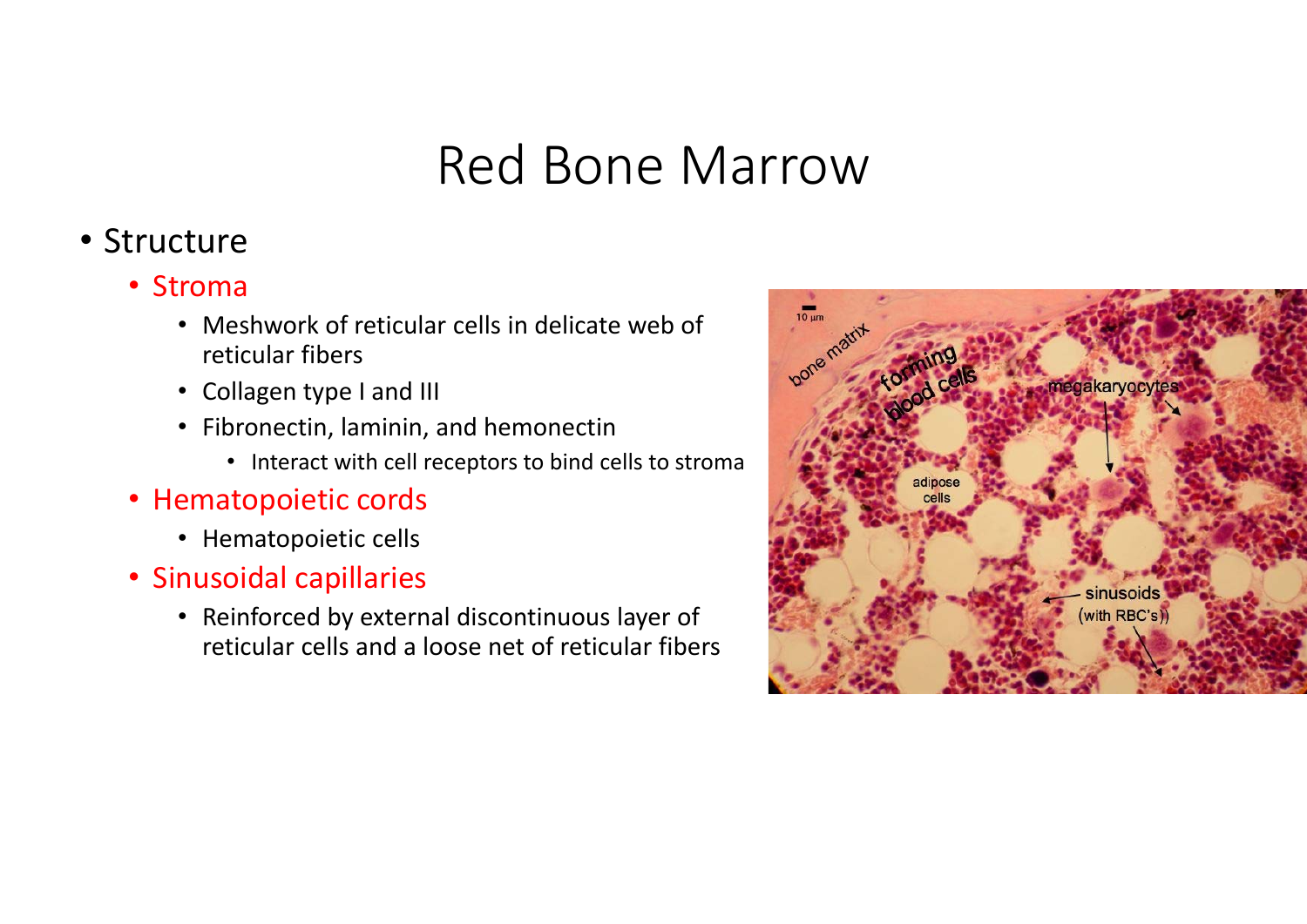# Maturation of Erythrocytes

- The basic process of maturation is synthesis of hemoglobin and formation of enucleated, biconcave erythrocyte
- Changes during maturation
	- Decrease in cell volume
	- Nucleoli diminish in size until invisible in scope
	- Nuclear diameter decrease and chromatin become denser until nucleus have a pyknotic appearance and finally extruded
	- Decrease number of polyribosomes (basophilia decrease) with increase in hemoglobin (acidophilic)
	- Cell organelles gradually disappear
- Development of erythrocyte from the first cell of the series until released to blood take 7 days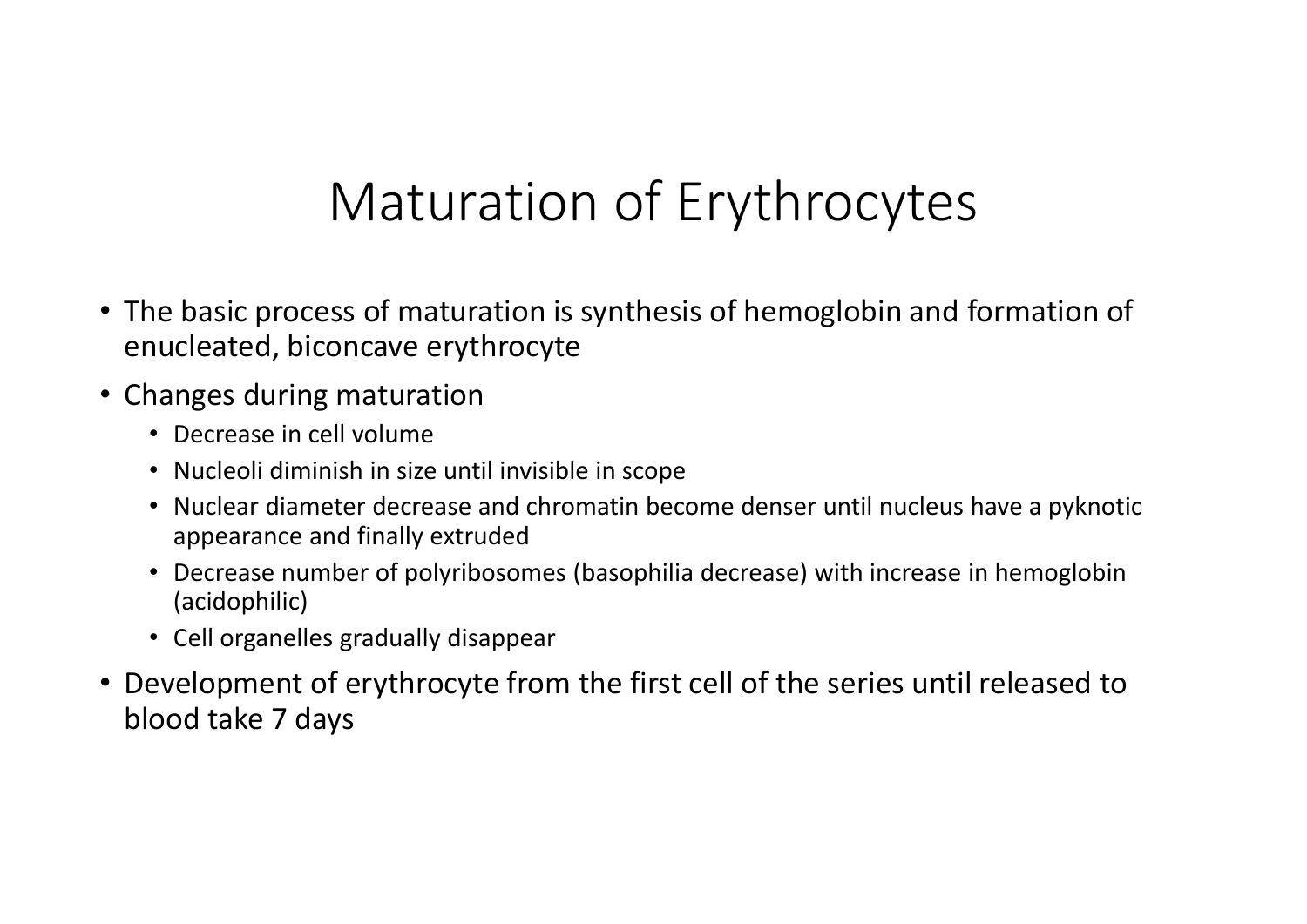# Differentiation of Erythrocytes

#### • Proerythroblast

- First recognizable cell in the series
- Large cell with loose chromatin and visible nucleoli
- Its cytoplasm is basophilic
- Basophilic erythroblast
	- Strongly basophilic cytoplasm
	- Condensed nucleus that has no visible nucleolus
- Polychromatophilic erythroblast
	- Decrease polyribosomes and increase hemoglobin
	- Staining causes several colors to appear
- $\bullet$  Orthochromatophilic erythroblast
	- Nucleus continue to condense
	- No basophilia is evident and uniformly acidophilic cytoplasm
- $\bullet$  Reticulocyte
	- Nucleus is expelled and engulfed by macrophages
	- Small number of polyribosomes

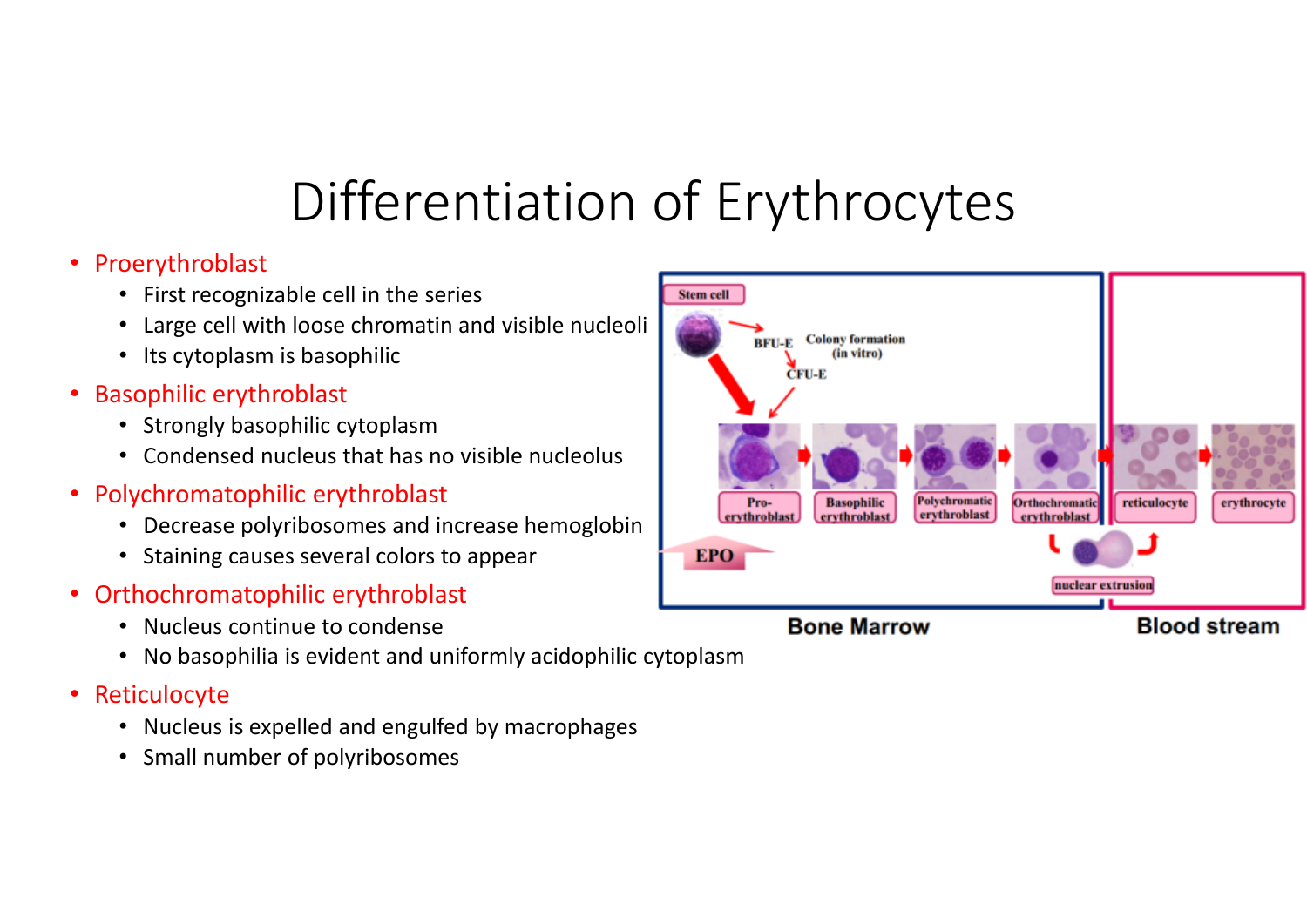



Myeloblast



Early basophilic<br>myelocyte

Early eosinophilic<br>myelocyte



Late basophilic<br>myelocyte



Late eosinophilic<br>myelocyte

Eosinophilic metamyelocyte









Mature eosinophil

Mature basophil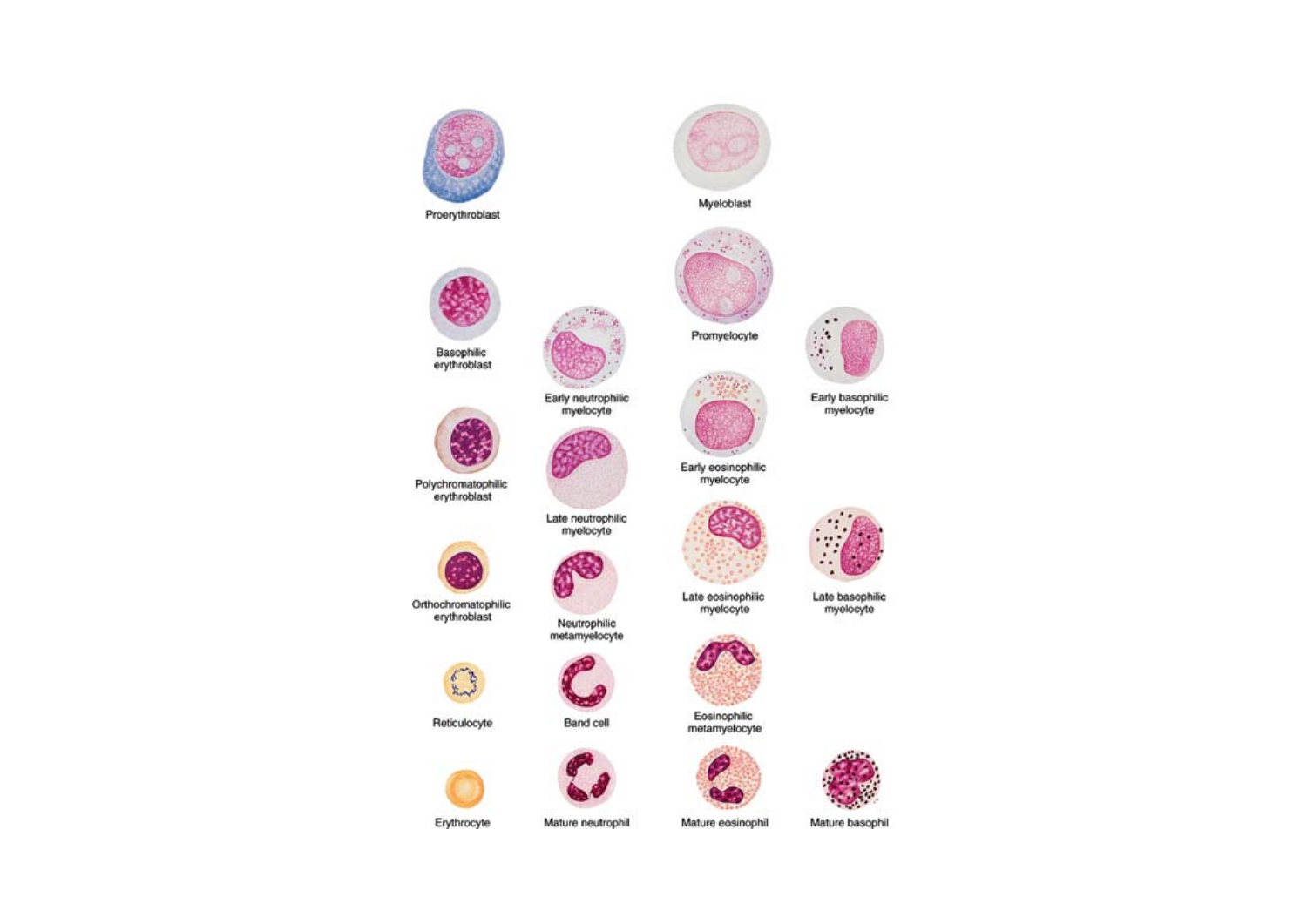# Granulopoiesis

- Maturation process involves synthesis of protein that are backed in granules
- First stage results in the development of the azurophilic granules that contain enzymes of lysosomal system
	- Stain with basic dyes
- In the second stage results in the development of the specific granules
	- several types of proteins are backed in these granules depending on the type of the granulocytes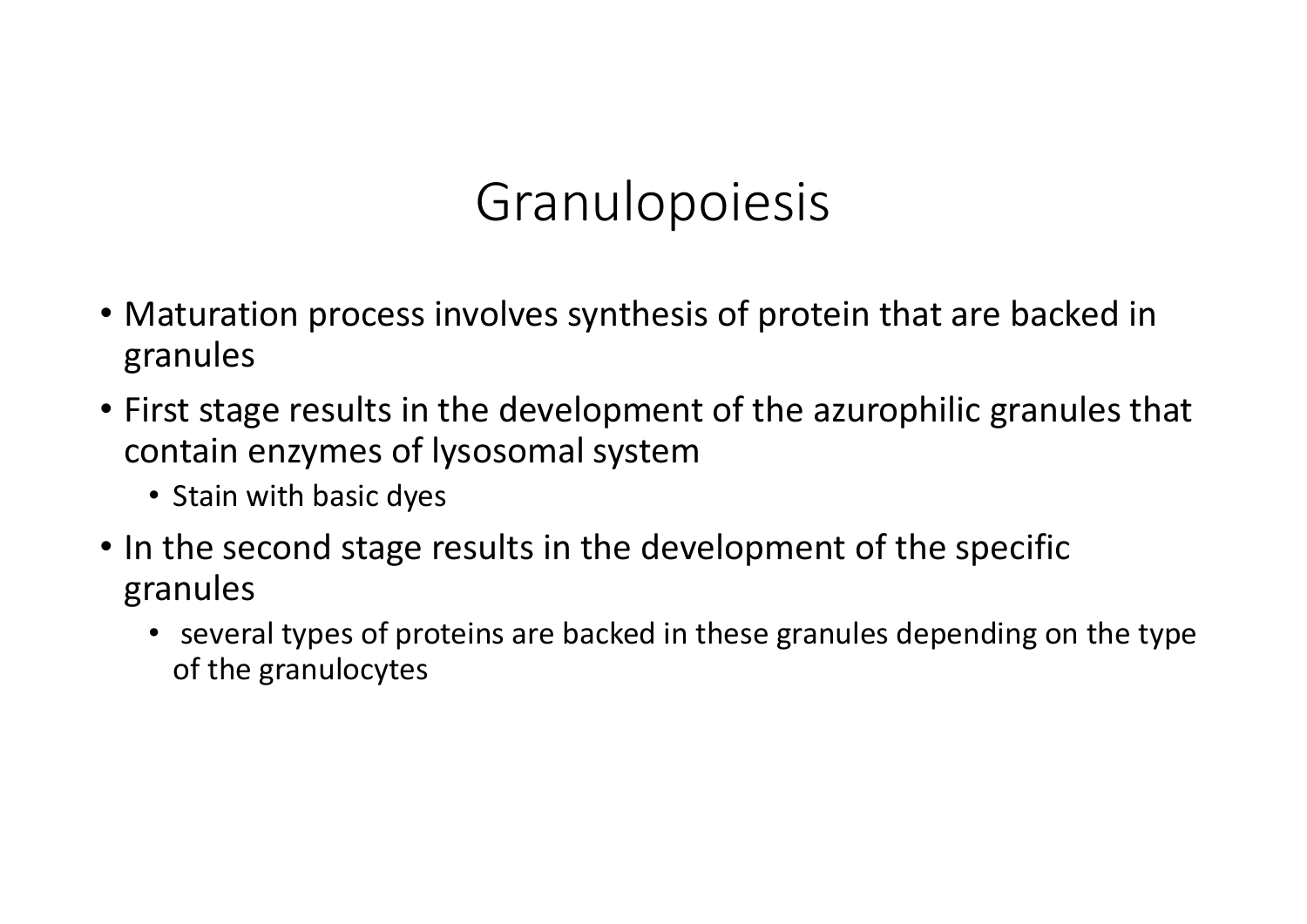# Maturation of Granulocytes

- $\bullet$  Myeloblast is the most immature recognizable cell in the myeloid series
	- Dispersed chromatin with visible nucleoli
- Promyelocyte
	- Basophilic cytoplasm and azurophilic granules
	- Give rise to the three known types of granulocytes
- Myelocyte
	- Specific granules appear and increase
- Nutrophilic, basophilic and eosinophilic myelocyte
	- Further condensation of nucleus
	- Considerable increase in their specific granules
- $\bullet$  Neutrophilic granulocyte before maturation passes through an intermediate stage where nucleus has curved rod shape (band cell)

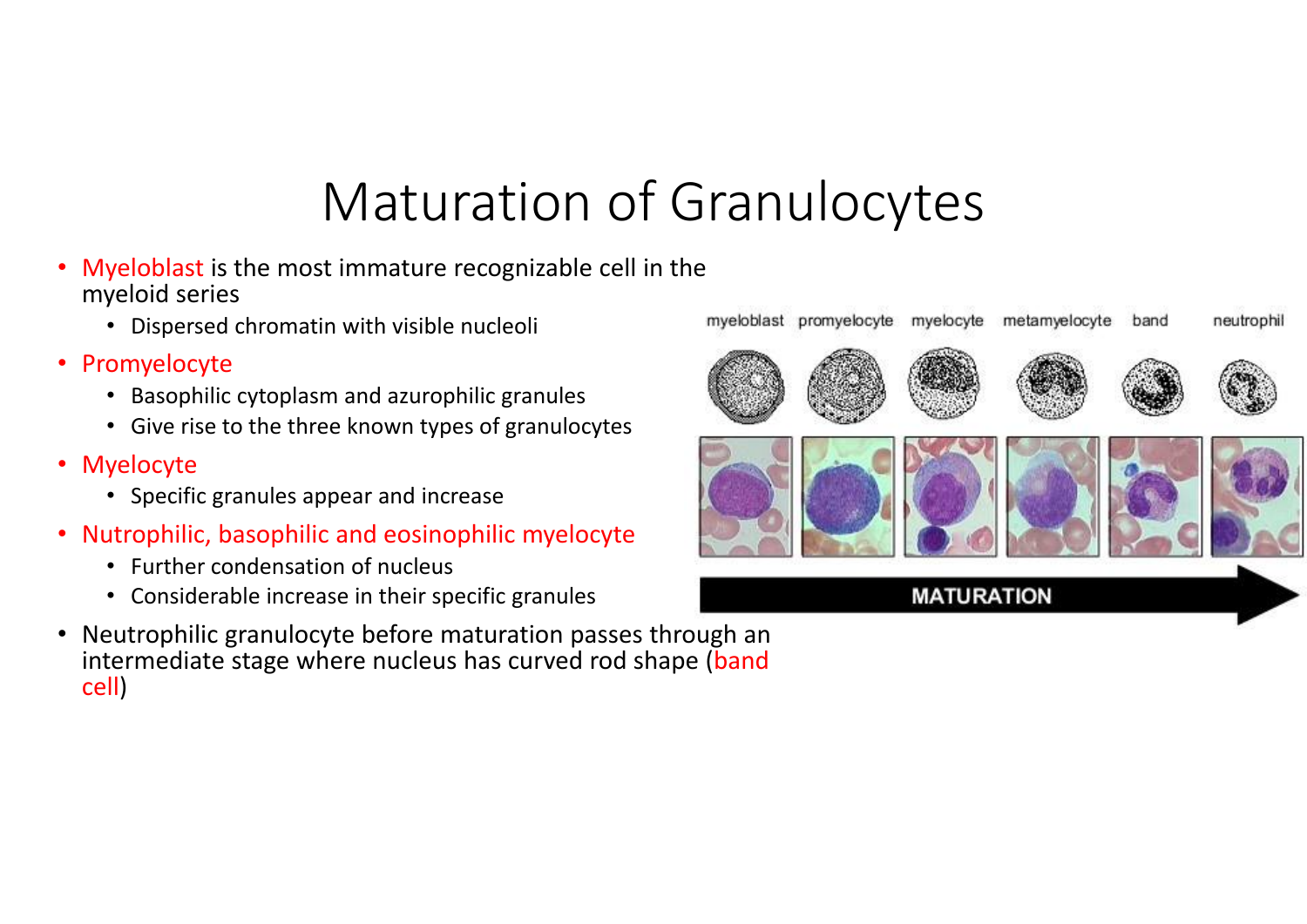



Myeloblast



Early basophilic<br>myelocyte

Early eosinophilic<br>myelocyte



Late basophilic<br>myelocyte



Late eosinophilic<br>myelocyte

Eosinophilic metamyelocyte







Mature eosinophil

Mature basophil



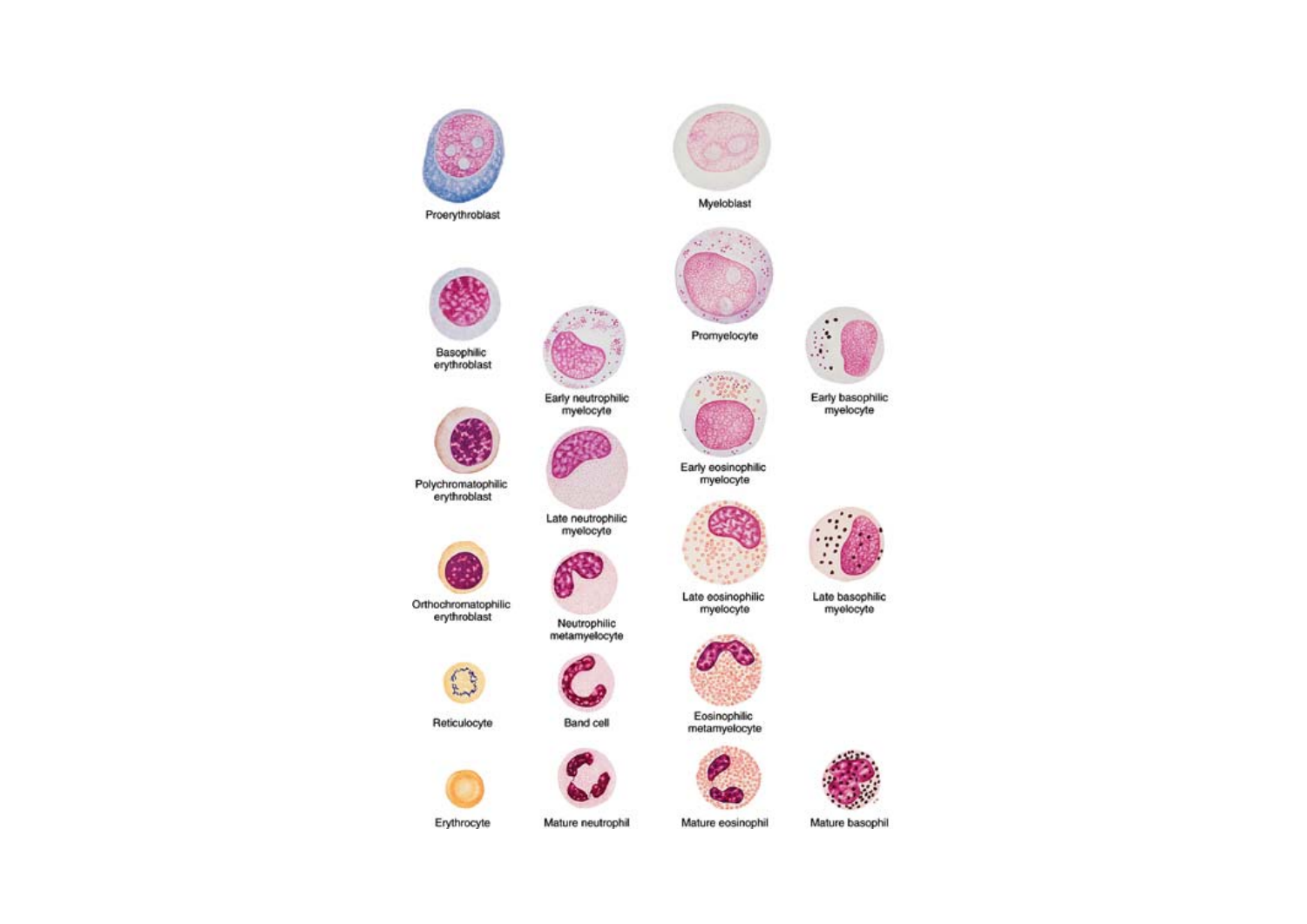### Maturation of Lymphocytes & Monocytes

- Precursor cells do not contain specific cytoplasmic granules or nuclear lobulation
- Lymphocytes and monocytes are distinguished on the basis of size, chromatin structure and the presence of nucleoli
- As lymphocyte mature
	- Chromatin becomes more compact
	- Nucleoli become less visible
	- Cell decrease in size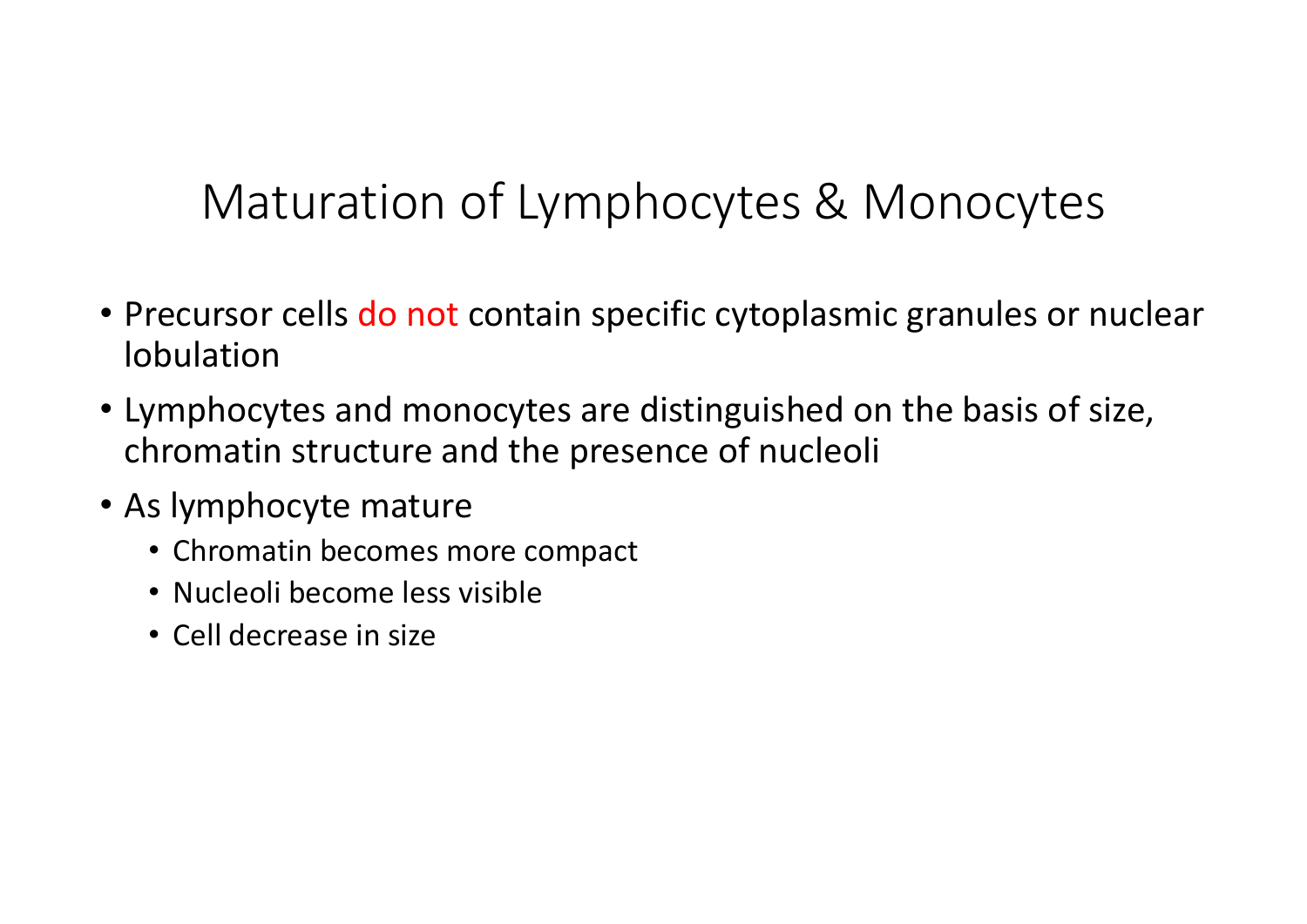# Lymphocytes

- Circulating lymphocytes originate in lymphoid organs
- Lymphocyte progenitor cells originate in the bone marrow
- Lymphoblast
	- First identifiable progenitor of lymphoid cells
	- Large cells
- Polymorphocytes
	- Smaller and more condensed chromatin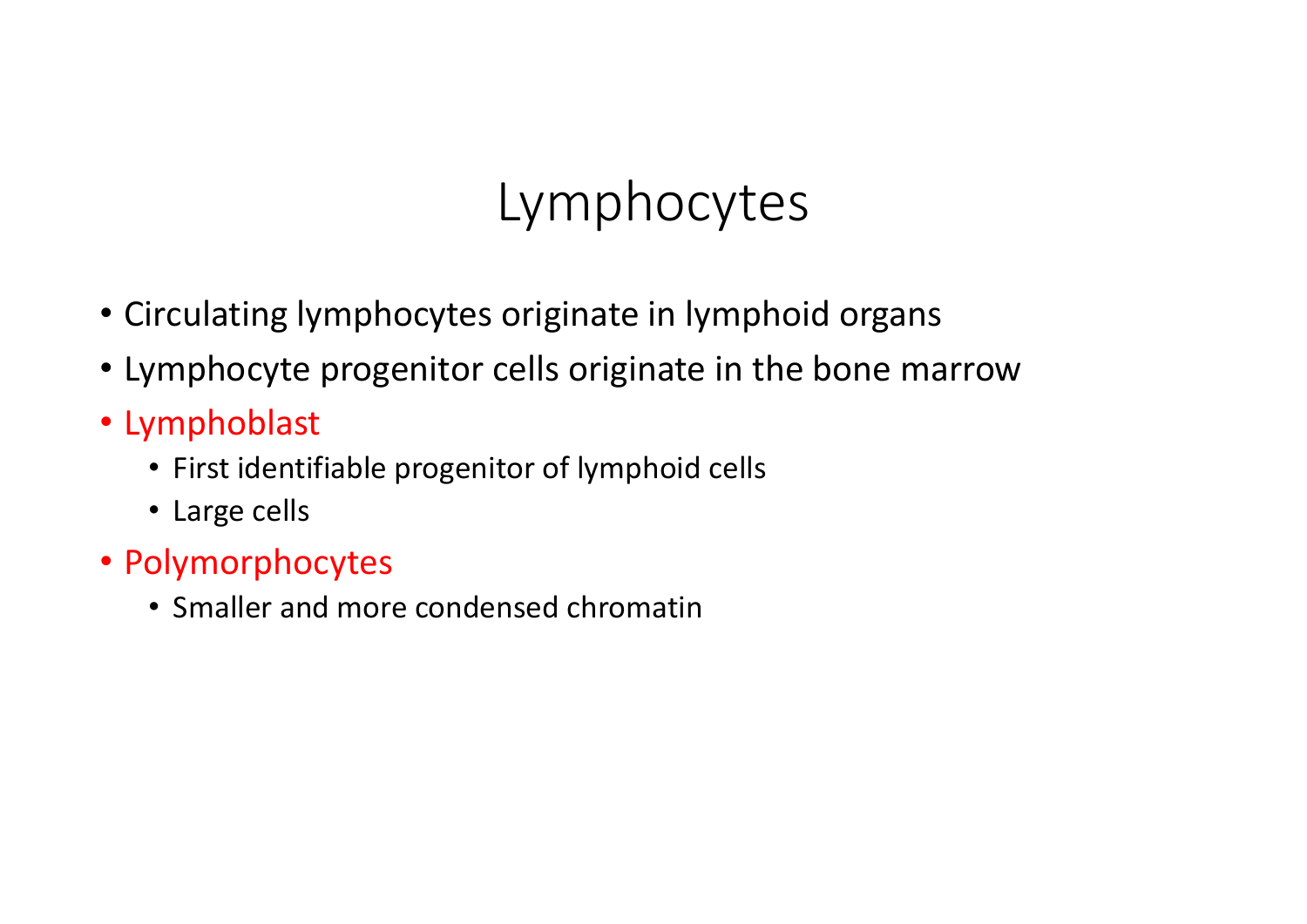# Monocytes

#### • Monoblast

• Committed progenitor cell that looks like myeloblast

#### • Promonocyte

- Large cell (up to 18 µm in diameter)
- Basophilic cytoplasm
- Slightly indented nucleus
- Chromatin is lacy and visible nucleoli
- Divide twice leading to monocytes
- Fine azurophilic granules can be seen in the blood monocyte
- Mature monocyte circulate blood for 8 h, then enter the CT and mature into macrophages, which function for several months

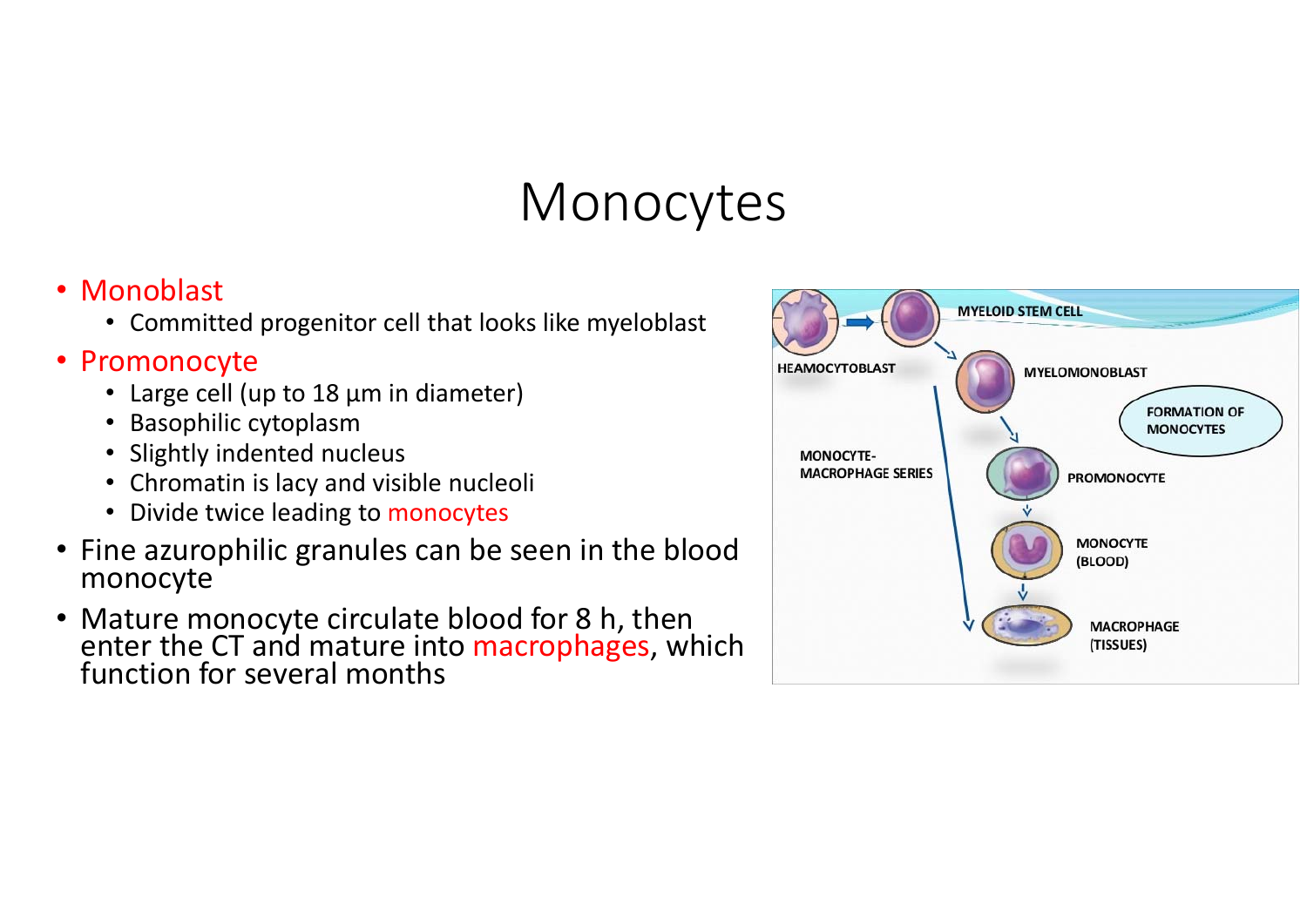# Origin of Platelets

### • Megakaryoblasts

- 15‐50 µm in diameter
- Large ovoid or kidney‐shaped nucleus with numerous nucleoli
- Cytoplasm is homogenous and intensely basophilic

### • Megakaryocytes

- Giant cell, 35‐150 µm in diameter
- Irregularly lobulated nucleus
- Coarse chromatin, no visible nucleoli
- Cytoplasm contain well developed organelles



Megakaryoblast





Platelets